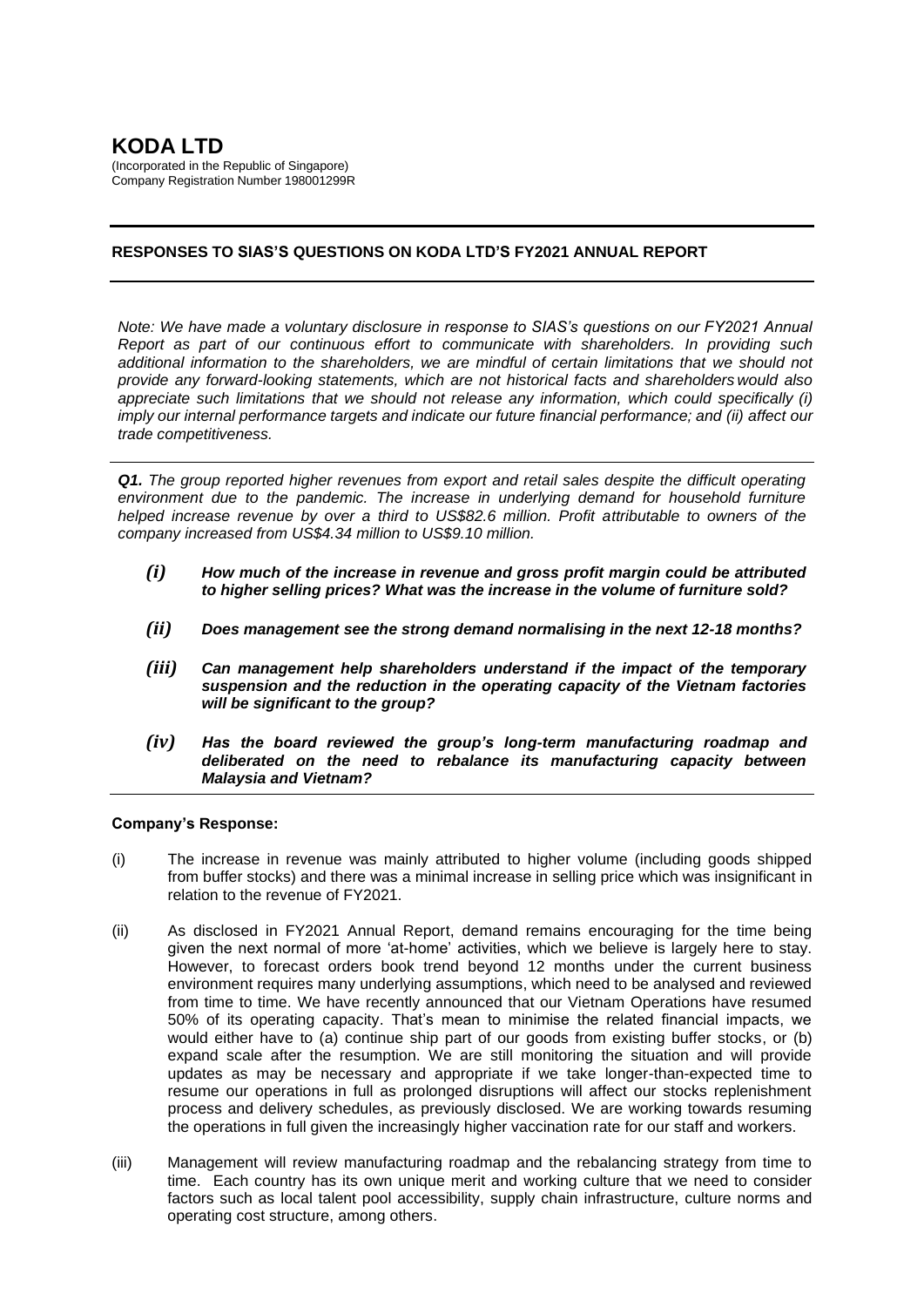*Q2. The "allowance for inventories" is a key audit matter highlighted by the independent auditor in their report on the audit of the financial statements. Key audit matters are those matters that, in the professional judgement of the Independent Auditor, were of most significance in the audit of the financial statements.*

*As noted in the KAM, the group has approximately 26% (2020: 20%) of total assets held as inventories. Inventories are recorded at the lower of cost and net realisable value. The determination of the net realisable value is critically dependent upon management's assessment of the inventory obsolescence.*

*As at 30 June 2021, inventories increased significantly by 73% from US\$11.35 million to US\$19.58 million. The breakdown of the group's inventories can be seen from Note 9 of the financial statements and reproduced below. Raw material increased to US\$9.02 million as at 30 June 2021.*

#### $\mathbf{q}$ **INVENTORIES**

|                                 |                 | <b>GROUP</b> |  |
|---------------------------------|-----------------|--------------|--|
|                                 | 2021            | 2020         |  |
|                                 | <b>US\$'000</b> | US\$'000     |  |
| Raw materials                   | 9,024           | 4,605        |  |
| Work in progress                | 4,454           | 2,447        |  |
| Finished goods                  | 7,290           | 5,260        |  |
|                                 | 20,768          | 12,312       |  |
| Less: Allowance for inventories | (1, 193)        | (965)        |  |
|                                 | 19,575          | 11,347       |  |
|                                 |                 |              |  |

*(Source: company annual report)*

- *(i) What is the risk of stock obsolescence for raw material?*
- *(ii) What is the increase in the amount (volume) of raw material?*
- *(iii) Did the group experience higher raw material prices as a result of supply chain disruption and/or price gouging?*
- *(iv) In addition, how much of the group's raw material is sourced sustainably? Is management looking to implement traceability of its timber? Does the group have an eco-friendly or sustainable series or even a standalone sustainable brand?*

# **Company's Response:**

Raw material stocks are backed by confirmed orders and risk of obsolescence has been minimal. Management views on assessment of such risks remained unchanged. Increase in raw materials was due mainly to higher purchases volume. Deposits and / or advances for suppliers (including earlier payments) counterbalanced the effect of price increase for certain raw materials.

We source our timbers from sustainable resources. As James Koh wrote in his FY2021 Chairman's statement *"the Covid-crisis has also accelerated the existing environmental sustainability trend and its integration with corporate social responsibility for the furniture industry. The supply chain sustainability*  has emerged again to call for more insight into development of the related eco-system, ranging from *traceability of timbers, certification process, waste management energy consumption to carbon emission reduction. It is a business imperative which drives us to develop socially responsible brands for our products".*